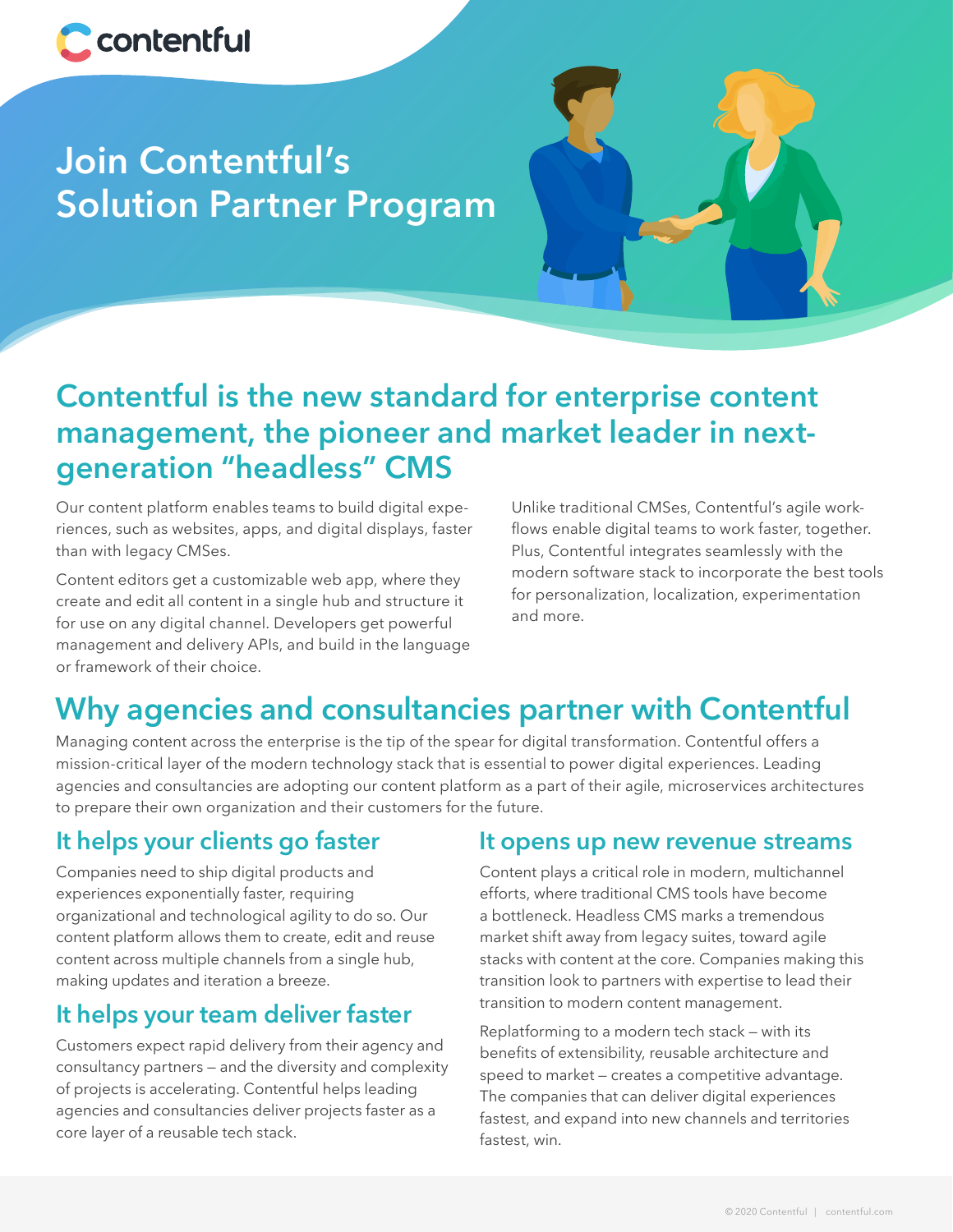# **Solution Partner Program Levels**

*Our solution partner program is divided into four tiers. Our first tier, Community Partners, are developing their Contentful skills and expertise. Our top tier, Gold Partners, are Contentful experts that have helped multiple clients adopt, leverage, and capitalize on our content platform. Below is an overview of the different partner levels to help give you a better understanding where your organization fits within the program, and where you can focus to grow your business with Contentful.*

### **Community**

Agencies or consultancies that are registered as a Contentful partner. They have worked on a number of internal or self-service projects, but have not yet worked on a full-feature implementation of Contentful. Community partners work with small- to medium-sized businesses leveraging Contentful's self-service plans.

### **Bronze**

Agencies or consultancies that are registered, certified, and have executed at least one full-featured implementation of Contentful. Bronze Partners have gone through a formal sales process with a mutual client and Contentful and have successfully delivered a project to market.

### **Silver**

Agencies or consultancies that are registered, and have a number of certified individuals available to work any size of project. They are a tried and true Contentful partner, have a rhythm to deliver projects rapidly, and have launched at least three full-featured projects. Silver Partners work with mid-market to enterprise level customers and are eligible to be recommended by Contentful's staff as there are clear indicators of broad Contentful knowledge and successful in-market execution.

### **Gold**

Agencies or consultancies that are registered and are clear leaders in bringing Contentful-based projects to market. This is validated by the number of certified people on staff and number of full-featured projects launched. Gold Partners have the ability to manage and execute large and complex implementations of Contentful, work with enterprise organizations, and lead clients through significant digital transformation using Contentful and complementary technologies.

### **Contentful's partner program mission**

- 1. To **empower** Contentful's partners with skills and knowledge to help our mutual customers build, launch and maintain digital products and experiences built on Contentful's content platform
- 2. To **recognize** the partners that provide exceptional service and champion those partners to our ecosystem
- 3. To **grow** the market for next-generation headless CMS with, and through, the partners that provide exceptional service